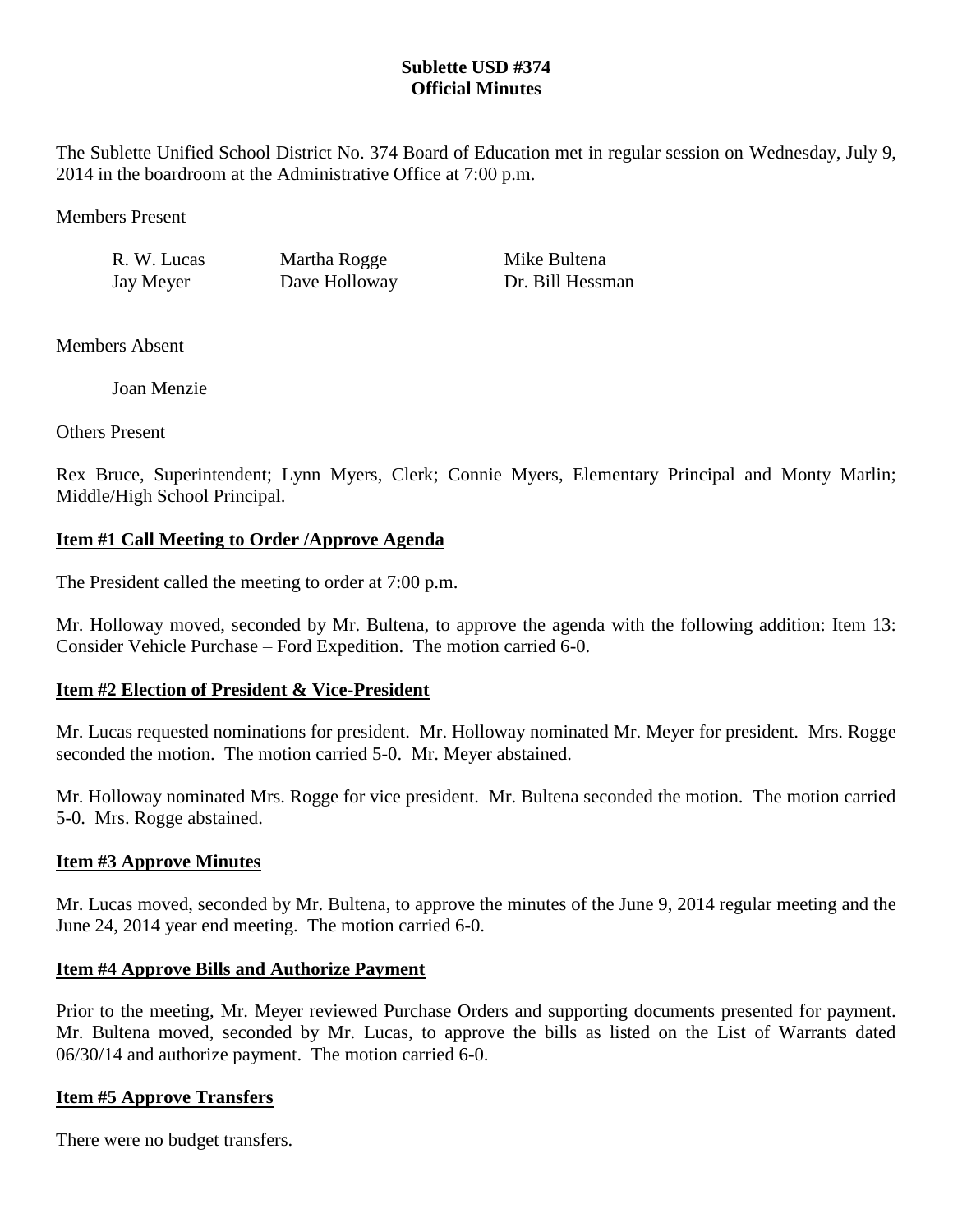Board Minutes Page 2 July 9, 2014

### **Item #6 Approve the Consent Agenda**

Dr. Hessman moved, seconded by Mr. Bultena, to approve the consent agenda. The motion carried 6-0.

Mrs. Rogge moved, seconded by Mr. Bultena, to rescind the motion to approve the consent agenda. The motion carried 6-0.

Mrs. Myers covered the changes to the Elementary School Handbooks which included a new homework policy.

Mr. Marlin covered the changes to the Middle/High School Handbooks which includes National Honor Society, semester exams, and class schedule and student behavior at dances.

Mr. Holloway moved, seconded by Mr. Lucas, to approve the consent agenda. The motion carried 6-0.

# **PUBLIC FORUM**

There was no public forum.

### **Item #7 Reports**

**Curriculum** 

The Curriculum Committee and SACS do not meet in the summer.

#### Principals

Mrs. Myers gave the elementary school report.

Mr. Marlin gave the middle school/high school report.

#### SWPRSC/HPEC

Mr. Meyer reported on the SWPRSC Board meeting. Mr. Lucas reported on the HPEC meeting.

#### Superintendent:

Mr. Bruce discussed a messaging system that interfaces with Power School, the wind generator and preliminary budget figures. Board policy updates will be on the agenda next month.

## **Item #8 Report on Cash Balances**

Mr. Bruce discussed the June 30, 2014 year end fund balances.

# **Item #9 Consider Wellness Policy**

Mr. Lucas moved, seconded by Dr. Hessman, to approve 2014/2015 wellness policy. The motion carried 6-0.